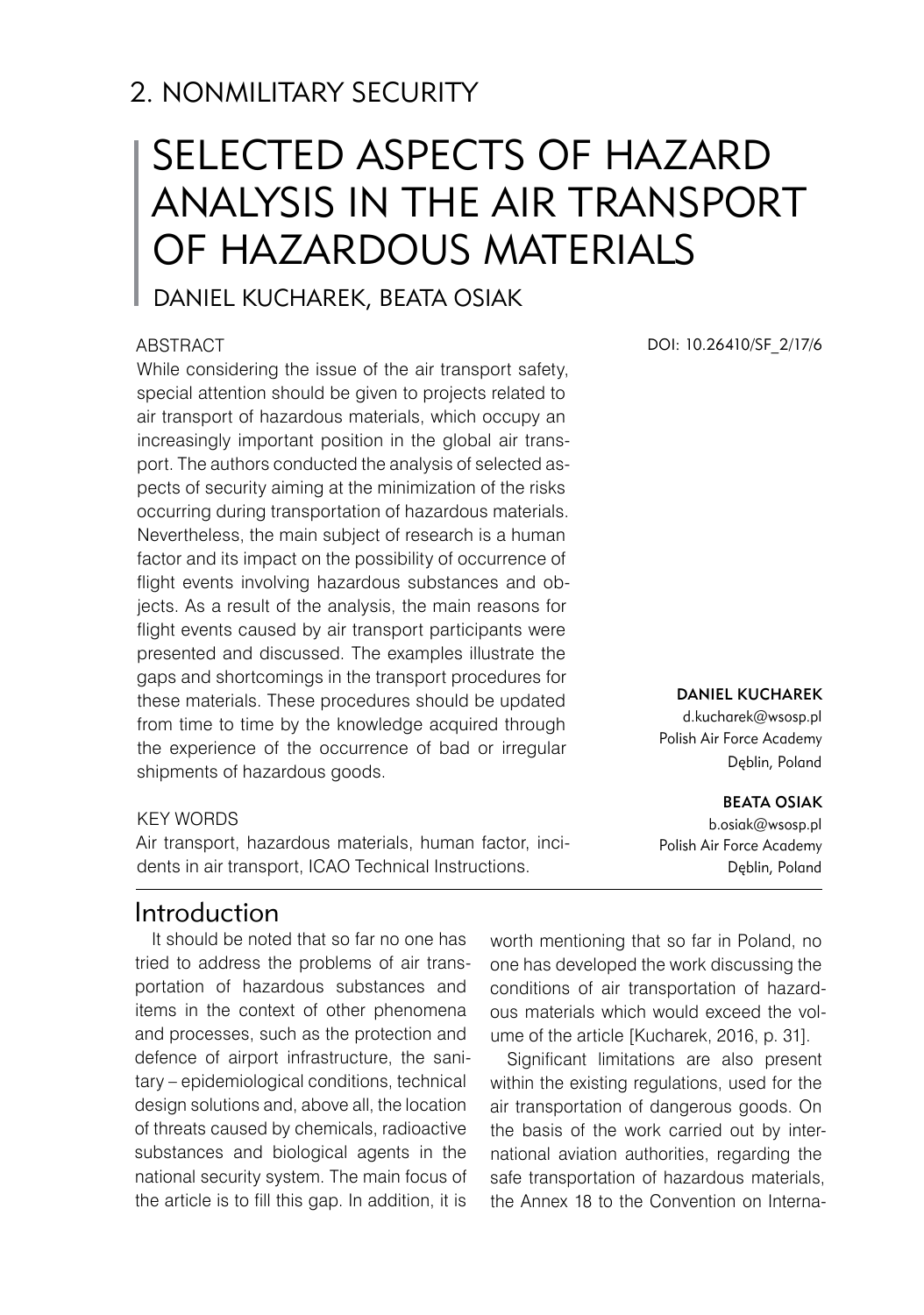tional Civil Aviation (Chicago Convention, 1944) and the associated Technical Instructions for the Safe Transport of Dangerous Goods by Air (ICAO Technical Instructions) were prepared. Air carriers also apply the rules concerning the transport of dangerous goods in the international air transport (IATA Dangerous Goods Regulations), which are called ICAO Technical Instructions "field manual", as they represent almost the exact translation. Hazardous materials are transported by air on the basis of one of the above statements, which only define the procedural provisions of carriage. Direct translation of voluminous (about 1200 pages) ICAO Technical Instructions from English language makes the regulations difficult to understand and expressions included are vague causing further blur of the essence of the rules contained. The most important drawback of the existing ICAO Technical instructions is their lack of adaptability and imprecision, in addition, the rules are not supported by the examples of their practical use in the transportation of hazardous materials. In many cases, it narrows down only to the technical indication of the applicable rules of conduct. For this reason, it was necessary to prepare a publication that discusses not only the issue of safety in transportation of hazardous substances and objects, but also containing an analysis of the existing solutions in terms of ensuring the safety of human life and health and the environment. Therefore, it become essential to investigate scientific and journalistic research and applicable laws, including legislative and nonlegislative materials regarding the issues of transportation of hazardous materials. They allow for identifying a wider range of conditions leading to the creation of the rules, but they mainly indicate the level of the existing legal safeguards, as well as organizational, technical and procedural measures, designed to minimize the risks involved.

The main objective of research was to identify the risks in the air transportation of dangerous goods, which in extreme cases can destabilize national security. An important outcome of the study was the presentation of multiple factors of the greatest importance in determining the safety of air transportation of hazardous materials. The variety of existing threats and their evolution require from the national security system to be capable of immediate and comprehensive response to emerging threats. The response should include operations carried out both locally and throughout the country or even in the cross-border projects. Therefore, the existing security system must always be transformed in a way, which allows to monitor and accurately predict potential threats. If a problem occurs, it is essential to respond in prompt and adequate manner, creating further ability to remove the effects of its existence. The mentioned scope of the National Defence threats prevention should also include many air events involving hazardous materials. The occurrence of an air event as a result of which infectious biological agents, as well as radioactive substances or toxic chemicals escape into the environment, could lead to a crisis on a scale, which would require undertaking actions by the highest state organisations.

Analysis of the undertaken research subject revealed that technological progress in terms of the aircraft construction allows the transportation of a constantly increasing number of passengers and amount of cargo. Nowadays, the airspace creates specific conditions for flying, but by helping to increase air transport capabilities, it also becomes a place where dangerous air accidents can occur. Unfortunately, this happens in a situation when we are experiencing more and more threats that may affect the level of national security. Moreover, when considering the issue of ensuring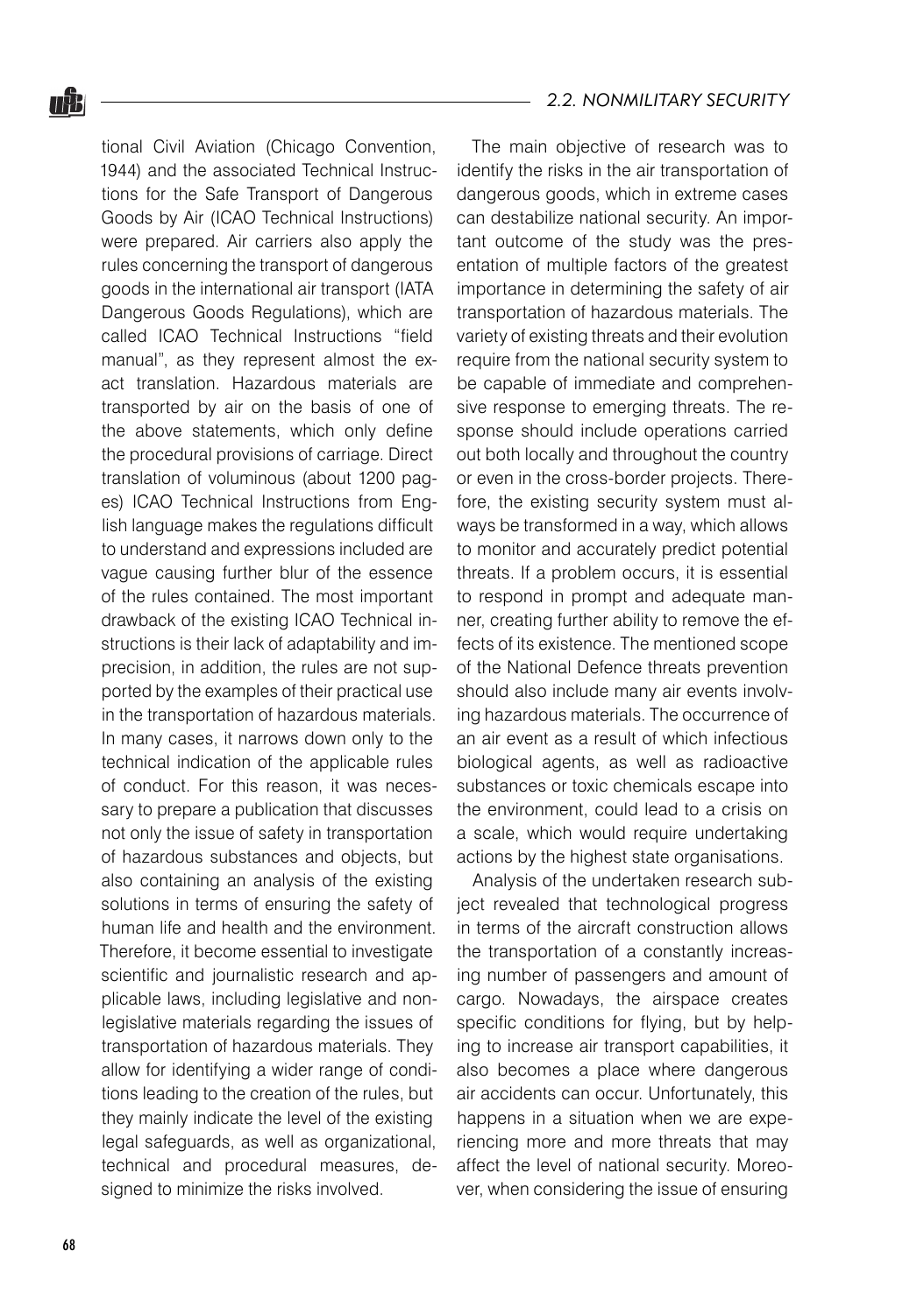

transport safety, the existence of specific threats related to air carriage of hazardous materials should be noted, as they occupy an increasingly important position in the global air transportation.

## A human factor

Dangers involved in the transport of hazardous materials are a significant problem for cargo carriers. Frequently in the air transportation history the errors associated with human factors, in particular the failure to comply with procedures for the transport of hazardous materials, were followed by tragic plane crashes. One of many reasons that lead to unfortunate consequences is that uncontrolled chemical reactions during transport may occur. The list of hazardous materials include, for example, substances which, under favourable environmental conditions, e.g. by the release of oxygen, can contribute to the combustion of other material, automatically start a fire, and damage or destroy the transported cargo and means of transport. Despite introducing regular updates to procedures contained in the ICAO Technical Instructions, monitoring procedures of transportation and the introduction of better security systems used in the packaging, tragic accidents still occur from time to time.

A large number of projects, which should be carried out in connection with the transportation of hazardous materials, may increase the likelihood of flight events involving dangerous substances and materials. In the above situation, it is necessary to conduct systematic research, in order to analyse the functioning of air transport in terms of conditions related to the transport of hazardous materials. What is more, ensuring the safety of air transport is the most crucial objective of flight performed in the airspace. For this reason, all the institutions involved in the operation of air transport aiming at achieving and maintaining a high level of safety regardless of the existing economic, environmental or social conditions [Kucharek, 2014, p. 116].

The necessity of using specific procedures in transportation may be neglected by some, nevertheless their usefulness can by proven by some air plane crashes in the past, the reasons for which were associated with the transportation of hazardous materials on board. A few examples from the aviation history (some of them included casualties) can be presented in order to confirm an existence and types of threats [Air Accident, 2005, p. 204].

Firstly, in November 1973 Boeing 707- -321C, Pan American World Airways airline transported 24 tons of cargo from New York to Glasgow, of which nearly 7 tons were chemicals. During the flight, pilots felt smoke in the cockpit, which thickened, preventing the crew from operating the aircraft. The plane was sent to the airport in Boston, where it crashed during the landing approach. The direct cause of the crash, which killed three pilots, was most probably the leak of nitric acid.

Another incident which took place in May 1996 was one of the most tragic of aviation accidents recorded ever. The disaster, which caused the death of 110 passengers and crew members, was associated with the transportation of dangerous goods by passenger plane. The accident occurred shortly after take-off from the airport in Miami. The crew lost the ability to control the aircraft due to lack of power supply necessary for on-board equipment. DC9 aircraft owned by ValuJet Airlines, crashed in the swamps near the airport. The investigation revealed that the cause of the accident was a fire that damaged electric installations in the luggage compartment of the aircraft. Ignition of the fire was due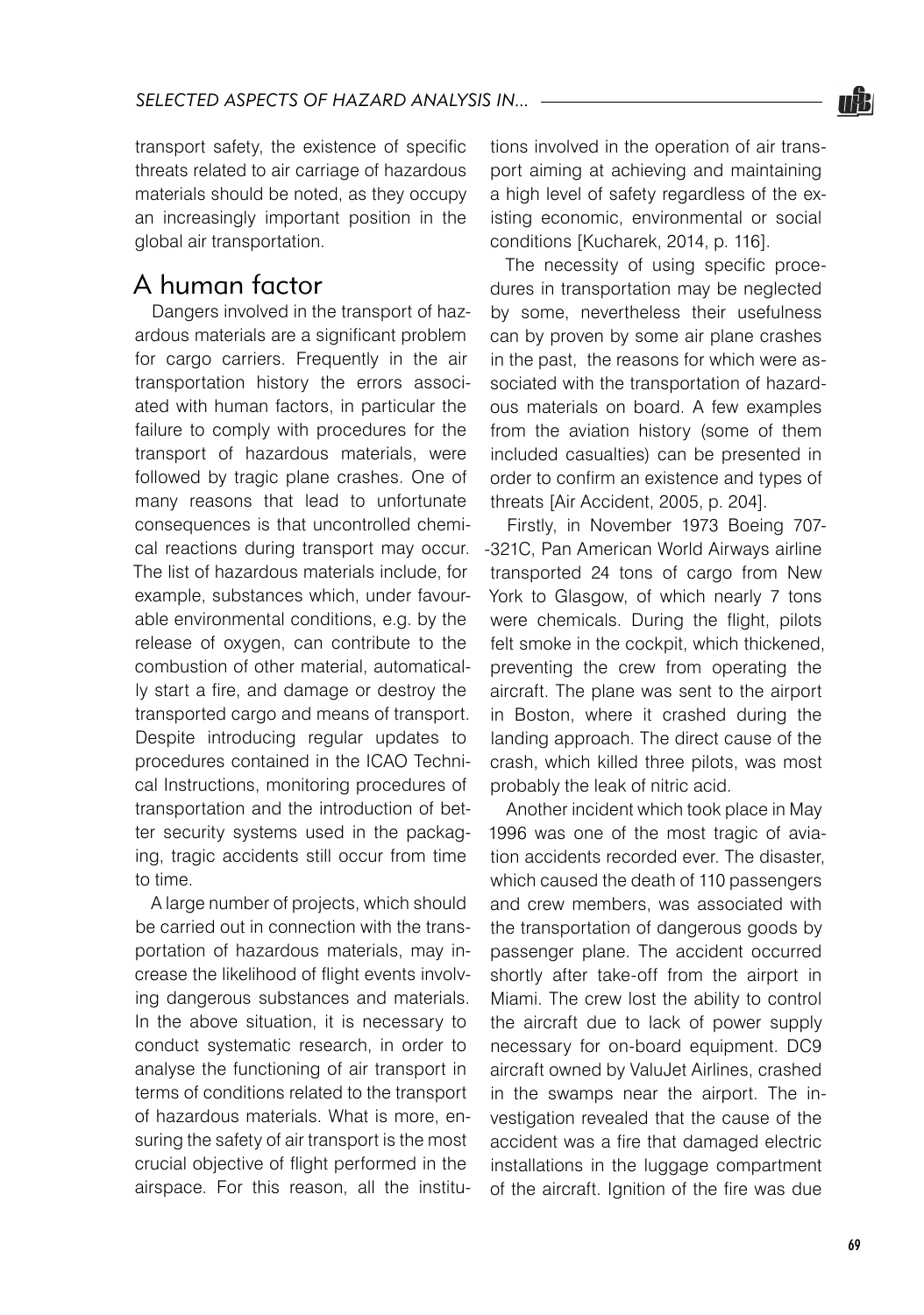to improper security of oxygen generators belonging to the ValuJet Airlines [Paquette, 2011, p. 2].

nŸ.

In February 2006, just as in the previous example, the accident occurred at the board of freight plane DC8 belonging to the UPS shipping company during a flight to Philadelphia. During the landing approach, crew reported smoke and fire in the cargo compartment. Fortunately, a short distance from the airport and the small size of the fire saved the plane. The crew managed to land and emergency services immediately took charge of extinguishing the fire. The investigation presented no clear causes of the fire, although the evidence indicated that a fire could occur as a result of a chemical reaction that occurred in lithiumion batteries carried on that plane.

In September 2007, Boeing 747 (cargo) owned by the UPS shipping company, flying from Dubai to Cologne crashed. The first signs of danger occurred shortly after take-off when the pilots received a signal from the smoke detectors about the appearance of smoke in the cargo space. The plane immediately turned around, however, about 17 km from Dubai International Airport, the machine hit the ground. The crash killed two crew members. The investigation found that the direct cause of the disaster was a large number of lithium-ion batteries. transported together with other flammable materials [Air Accident, 2010, p. 204].

#### Table 1. Number of events whose causes were associated with transportation of hazardous materials on board in the USA between 1990 and 2012

|                                                                        | 1990                      | 2000                         | 2010                                       | 2011              | 2012                        |
|------------------------------------------------------------------------|---------------------------|------------------------------|--------------------------------------------|-------------------|-----------------------------|
| Air Transport<br>Road transport<br>Rail transport<br>  Water transport | 297<br>7 2 9 6<br>1 2 7 9 | 1419<br>15 063<br>1058<br>17 | 1 2 9 4<br>  12 652   12 810<br>749<br>105 | 1400<br>745<br>71 | 1460<br>13 241<br>662<br>70 |
| <b>Total</b>                                                           |                           |                              | 8 879 17 557 14 800 15 026 15 433          |                   |                             |

 Source: Freight Facts and Figures 2012, US Department of Transportation, Washington 2013, p. 65.

The cases of unfortunate aircraft events mentioned above are some of the most tragic accidents in the last half-century. Nevertheless, air accidents are rare, despite the growing number of aircraft carrying hazardous materials. Instead, the incidents and serious incidents are more frequent and least dangerous. Information on the number of incidents in the transport of hazardous materials is presented in Table 1. They cover all air events that took place in the period between 1990 and 2012. As all incidents regarding different means of transportation were documented by the US Department of Transportation (DOT), an overall upward trend in the number of incidents occurred in the transportation of hazardous materials can be seen. In the years 1990-2012 the number of incidents with hazardous materials nearly doubled. According to the data contained in the table, most of the incidents and their largest gain in absolute terms, was in road transport. This situation is undoubtedly an outcome of enormous quantities of hazardous materials transported by road vehicles.

However, a large increase in the number of incidents in air transport should be highlighted, as in the analysed period, it raised from 297 in 1990 to 1 460 in 2012. A significant increase in the number of incidents in the transport of hazardous materials cannot be explained solely by the expansion of carrying capacity and number of freight planes, which transport hazardous substances and objects. The number of recorded incidents is largely influenced by stringent obligations imposed on operators that require them to inform the institutions responsible for the safety of air transport about even the smallest event. For example, according to the ICAO Technical Instructions, the operator must inform the competent authorities of any finding of undeclared or incorrectly declared dangerous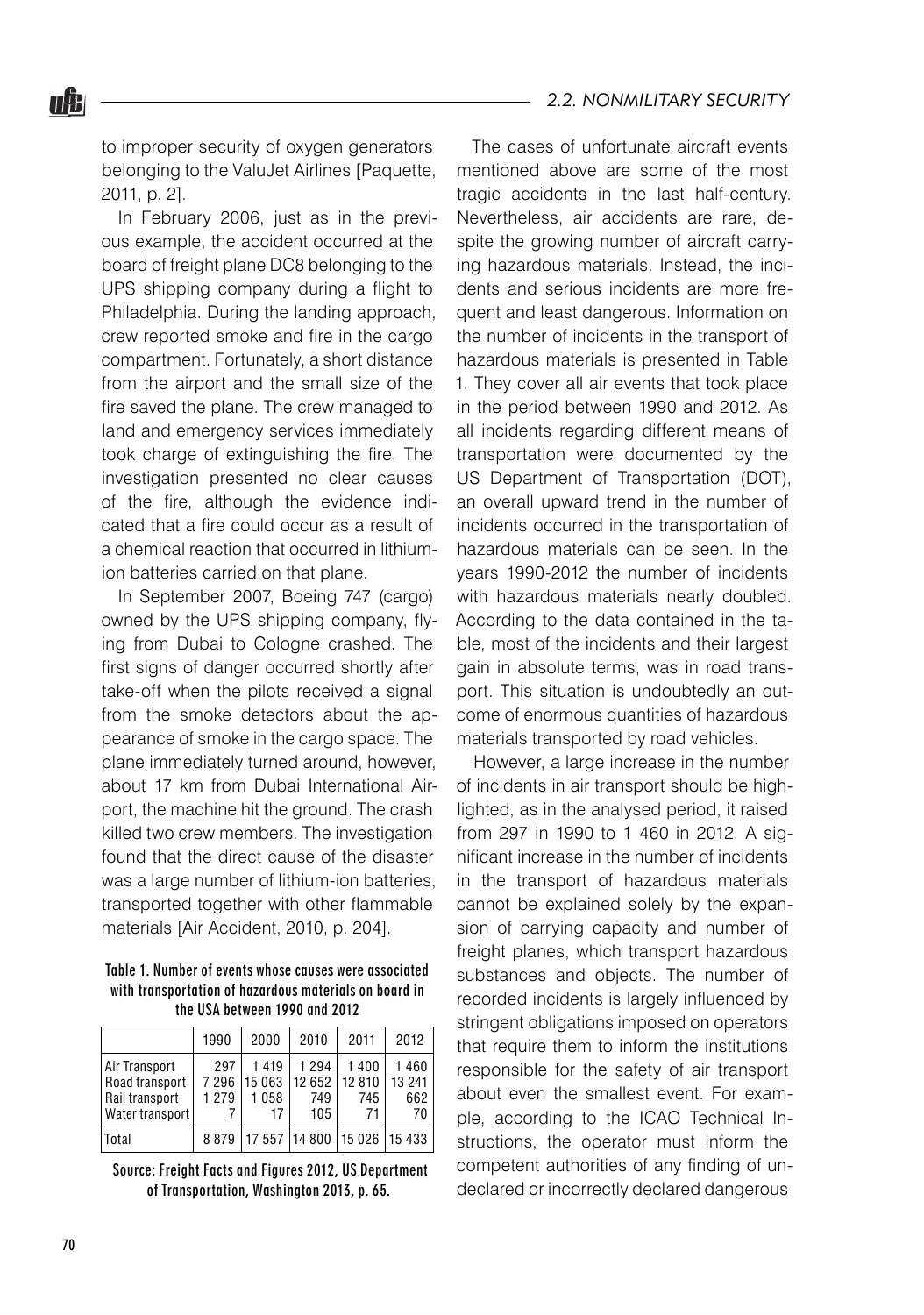goods in cargo or mail. The operator must also report any cases of detection of hazardous materials in the check in luggage or baggage located in the close surrounding of the passengers or crew members [Technical Instructions, 2014, p. 7-4-4].

Nevertheless, in recent years, the number of events recorded in aviation has not changed rapidly (see. Table 1). This is confirmed by The UK Civil Aviation Authority, which claims constant number of incidents reported in the UK. Observed changes occur only in the causes that directly affect the occurrence of incidents. On the basis of recorded notifications, the fundamental causes of incidents in the air transport of hazardous materials were categorised. In percentage terms, they are as follows [International Fire]:

| - undeclared/misdeclared | $-40%$ |
|--------------------------|--------|
| - packaging errors       | $-10%$ |
| - spillages/leakages     | $-10%$ |
| - mishandling/misleading | - 15%  |
| - passenger originating  | $-25%$ |

Following the analysis regarding the causes of the events in the transport of hazardous materials by air, the areas of responsibility were also examined. It should, of course, be noted that the above reasons for the occurrence of incidents resulted mostly from the mistakes made by the human factor. This statement is supported by the results, which clearly indicated that the recorded air events, in percentage terms, were caused by:

| - shippers | - 50% |
|------------|-------|
|            |       |

| - operators  | - 25% |
|--------------|-------|
| - passengers | - 25% |

Conducted analysis indicates the causes of incidents and present areas of responsibility, clearly illustrating that the lack of a declaration for transporting dangerous materials was the most common reason for the occurrence of incidents. On the other hand, the fact that shippers were mainly responsible for incidents only shows their important role in organizing the transportation of hazardous materials. Shippers are responsible for the proper preparation of cargo for transport. This involves using packaging appropriate to a threat posed by cargo, marking the package (packaging, transport container), the organization of cargo protection and preparation of transport documents. High responsibility leads to a possibility of making mistakes, which are then classified as airline incidents. Moreover, the significant role of passengers in initiating situations should be noted. Such accidents are also classified as incidents involving hazardous materials. High overall impact of passengers is a direct result of their huge number, combined with low awareness of the risks involved. and sometimes even disregard of the applicable procedures.

### Conclusion

The analysis of the causes of the events in the transport of hazardous materials, allows for a more complex visualization of conditions influencing the occurrence of hazards in air transport. For substances whose properties pose a threat to human health and life, as well as the environment, transport provides opportunities for uncontrolled discharge into the surrounding. During the transportation of hazardous materials, a high probability of packages, packaging or transport containers (used for transportation of chemical, biological or radioactive materials) leakage might occur. As a result of the analysis of the factors which have the greatest impact on the safety of air transport of hazardous materials, it is possible to find a wide range of threats that may contribute to the occurrence of aviation events.

For example, they can cause structural defects of aircraft. The solution may be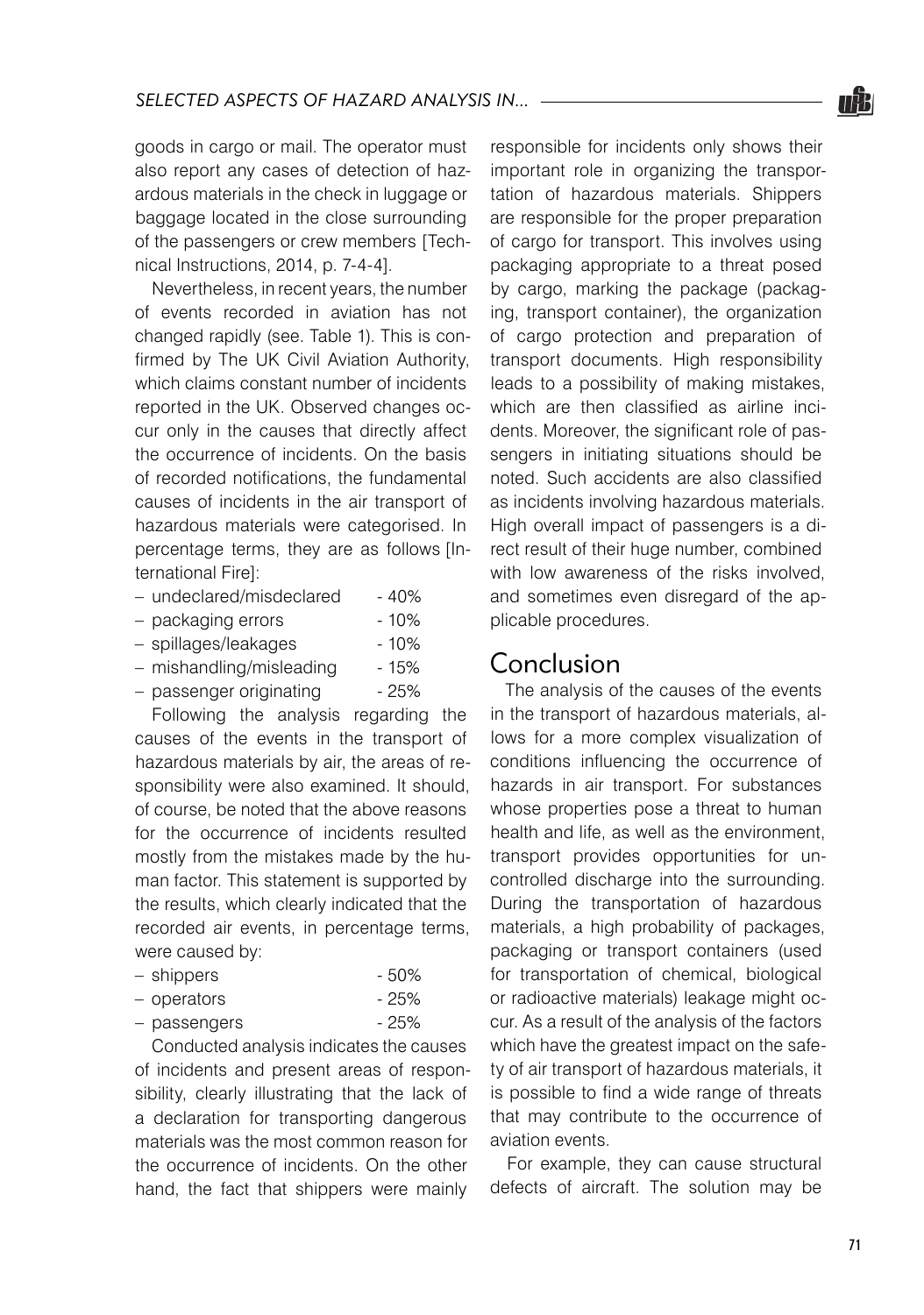extending the period of trial operation for structures used for air transport of hazardous materials. Design imperfections are the basic structural flaws of the aircraft, what is more, they have a direct impact on the safe performance of the flights. Most construction errors are removed at the testing stage, nevertheless "young designs" are often characterized by a high faults frequency, even in the time of its commercial exploitation. An example of a high failure rate of newly constructed aircraft, affecting the safety of passengers and freight, was the implementation of the Boeing 787 Dreamliner. The first Dreamliners commercial flights often ended with long delays or forced machines replacements both caused by technical failures. In the initial phase of their operation, most of the problems resulted from the failure of the system power supply, especially problems with batteries. Although the aircraft underwent constant technical inspections conducted by the producers, they did not solve existing problems. A significant threat to the safety of passengers was presented during an event in September 2013, when a failure of identification system occurred. Boeing 787, flying from Canada to Poland, had to make an emergency landing in Glasgow, where technical faults detected were removed. However, the usage of similar aircraft for the transport of hazardous materials creates a higher probability of air events occurrence. By analyzing the events including the airplanes freshly introduced into service, additional risks for the transport of dangerous substances and objects were highlighted. They are caused by a combination of at

least two reasons, namely the essence of transportation of hazardous materials and high faulty ratio of aircraft just introduced to the operation.

Referring to the overall content of the analysis in the article, the authors showed the cause of the error made by people, in terms of total actions taken to reduce the number of flight events involving hazardous materials. Reasons that may occur include a human error, which has the greatest influence on the formation of threats and leads to incidents or even accidents involving hazardous materials. This refers to the unintentional behaviour of flight crew and passengers, as well as the people responsible for the safety of flight operations and people operating in the field of aviation security. Moreover, terrorist attacks using chemical, radioactive or biological infectious agents have a significant influence on events in aviation. Therefore, despite the technological development of airplanes and packaging used for transportation of hazardous materials, the main action as a result of which the level of air transport safety will be systematically rising, should be aimed at increasing the skills, awareness and competence of people.

### References

- Air Accident Investigation Report, Uncontained Cargo Fire Leading to Loss of Control Inflight and Uncontrolled Descent Into Terrain General Civil Aviation Authority of the United Arab Emirates, Dubai 2010.
- Freight Facts and Figures, 2012, US Department of Transportation, Washington 2013.
- International Fire Training Centre, Transport of Dangerous Goods by Air, http://www. iftcentre.com/IFTC/media /MediaLibrary/Pre%20Study%20Guidance/RFFS-Transport-of-Dangerous-Goods-by-Air. pdf [17.08.2015].
- Kopański T.J., Matusiak W., 2011, Pionierzy lotnictwa, I wojna światowa, [w:] Glass A. [red.], Historia lotnictwa w Polsce, Carta Blanca, Warszawa.
- Kucharek D., 2014, Aspekty ekonomiczne zarządzania ruchem lotniczym w Polsce, WSOSP, Dęblin.